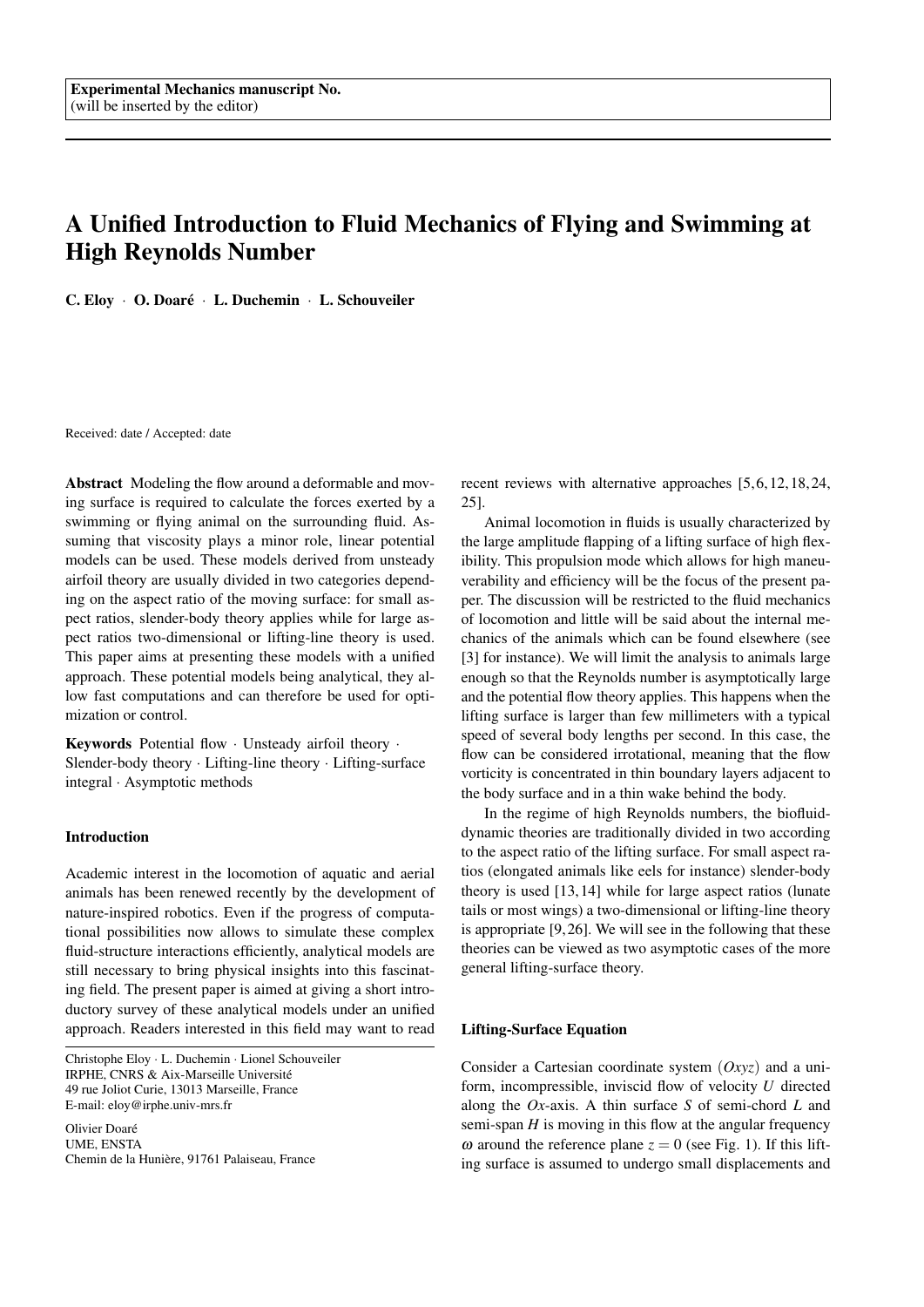

Fig. 1 Schematic of the lifting-surface problem in the two limiting cases of *(a)* large aspect-ratio  $H \gg L$  and *(b)* small aspect-ratio  $H \ll L$ .

deformations, the problem becomes linear and is equivalent to small periodic disturbances of the incident flow. Adopting the complex notation with an implicit factor e<sup>iωt</sup> for all quantities, the motion of *S* prescribes a perturbation  $w(x, y)$ of the flow velocity in the *z*-direction

$$
w(x, y) = Dz(x, y) \text{ on } S, \quad \text{with} \quad D = (\mathrm{i}\omega + U\partial_x), \tag{1}
$$

where *D* is the material derivative and  $z(x, y)$  is the deformation of the plate along the *Oz* axis. The problem consists of relating *w* to the perturbation pressure jump across the surface *S*.

The flow is described by the perturbation potential  $\phi$ which satisfies the Laplace equation with a Neumann boundary condition on S

$$
\Delta \phi = 0, \quad \text{with} \quad \partial_z \phi = w(x, y) \text{ on } S,
$$
 (2)

such that the total flow velocity is  $U + \nabla \phi$ . Using the Green's representation theorem [16], the perturbation potential can be related to the jump of  $\phi$  across the plane  $z = 0$  (the normal velocity being continuous across the horizontal axis)

$$
\phi(\mathbf{R}) = \int_{S+\Sigma} [\phi](\mathbf{r}) \partial_{z_S} G(|\mathbf{R}-\mathbf{r}|) dS,
$$
\n(3)

where

$$
[\phi](x, y) = \phi(x, y, 0^+) - \phi(x, y, 0^-)
$$
\n(4)

is the potential jump,  $\bf{R}$  is any point of the flow domain,  $\bf{r}$  is any point on the lifting surface *S* or its wake  $\Sigma$  and  $G(r)$  is the Green function of the Laplace equation

$$
G(r) = -\frac{1}{4\pi r}.\tag{5}
$$

The kinematic boundary condition (1) is imposed by taking the *z*-derivative of the integral equation (3) and taking the limit as *z* tends to zero

$$
w(x, y) = \oint_{S+\Sigma} [\phi](\mathbf{r}) F(|\mathbf{x} - \mathbf{r}|) \mathrm{d}S,\tag{6}
$$



Fig. 2 Typical vorticity lines in the lifting surface and in its wake in the plane  $z = 0$ .

where  $\mathbf{x} = (x, y)$  is on *S*,

$$
F(r) = \frac{1}{4\pi r^3},\tag{7}
$$

and the cross on the integral sign implies that the integral is defined in the finite-part sense as introduced by Hadamard [10] and summarized in the present context by Mangler [15] (the finite-part integral can be viewed as a generalization of the classical Cauchy principal value).

The potential jump  $[\phi]$  when derived with respect to *x* or *y* yields the two components of velocity jump across the plate. These two components are also equal or opposite to the *x*- and *y*-components of the vorticity distribution  $\gamma_x$  and γ*<sup>y</sup>* in the plate and its wake

$$
\gamma_x = -\partial_y[\phi], \quad \gamma_y = \partial_x[\phi]. \tag{8}
$$

From a physical point of view, the vorticity is formed in the viscous boundary layers attached to the lifting surface and is then advected in the wake by the flow velocity *U*. This means that, in the wake,  $[\phi]$  and its derivatives are *x*-periodic with a wavelength  $\lambda = 2\pi U/\omega$  (see Fig. 2).

The pressure jump  $[p]$  is obtained through the linearized Bernoulli equation

$$
[p] = -\rho D[\phi].\tag{9}
$$

Given the *x*-periodicity of  $[\phi]$  in the wake, the pressure jump is zero on  $\Sigma$  as expected. Note that the Kutta condition on the trailing edge ( $[p] = 0$ ) is ensured by Kelvin's circulation theorem which implies that the vorticity distribution is continuous between *S* and Σ.

However, no particular boundary condition applies on the leading and side edges of the plates and the least-singular solution leads to a vorticity distribution  $\gamma_y$  that goes as  $x^{1/2}$ and  $y^{1/2}$  close to these edges. Using (8) and (9), the pressure jump is found to be regular at the side edges and singular at the leading edge with the classical  $x^{-1/2}$  singularity. This singularity being integrable, it does not lead to infinite forces on the plate and is therefore physically meaningful. The finite thickness of the plate could also been taken into account to smooth out this leading-edge singularity [22].

Equation (6) is known as the lifting-surface integral. Integrating by parts and using the relations (8–9), it can also be expressed in terms of the pressure jump or the vorticity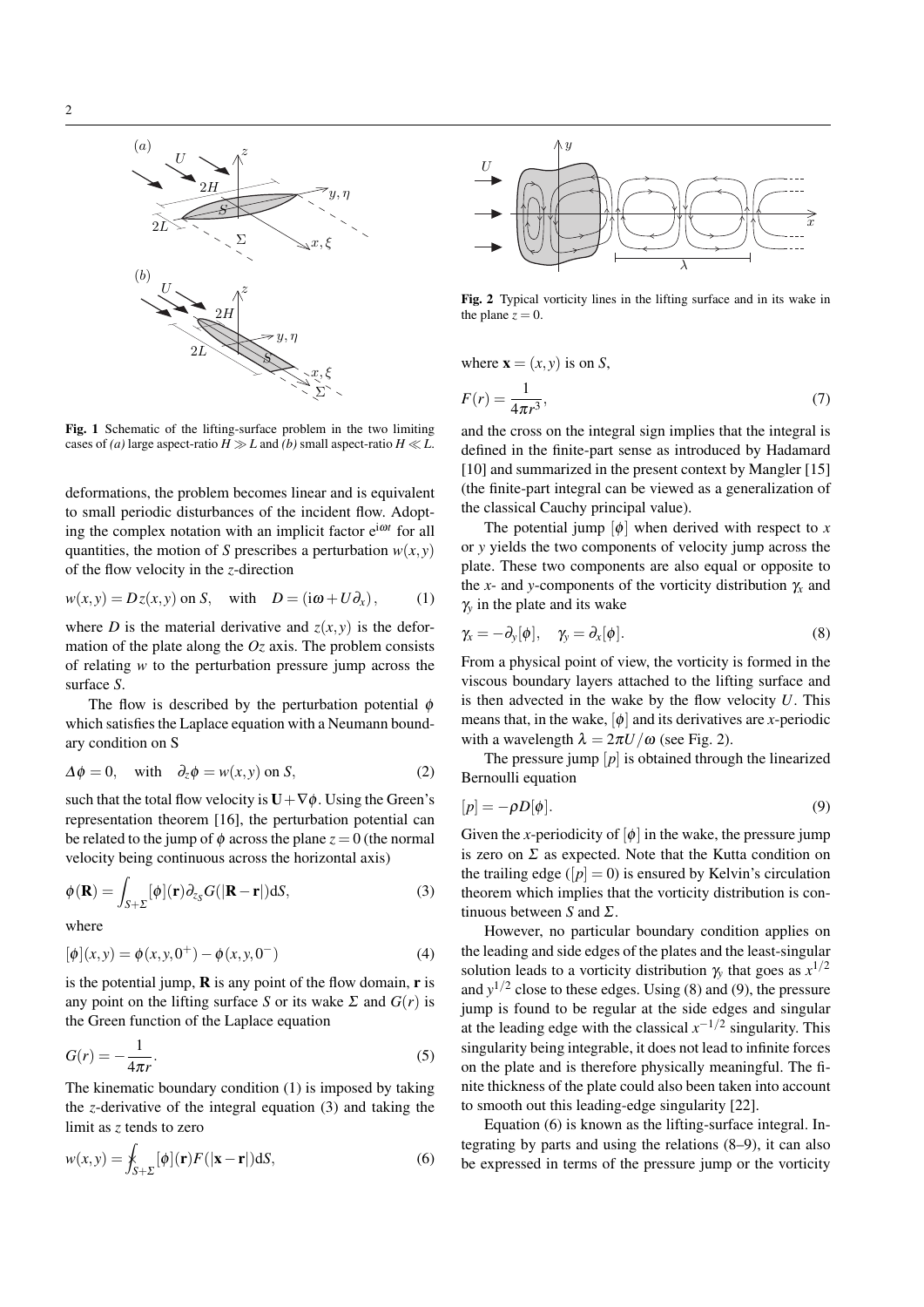distribution [6, 9, 21, 23]. The lifting-surface integral relates the prescribed perturbation velocity *w* (called the downwash in airfoil theory) to the unknown potential jump  $[\phi]$  through an integral equation. From a mathematical point of view, this inverse problem is a Fredholm equation of the first kind.

To calculate the pressure forces exerted by the flow on the moving flexible plate, one needs to invert the liftingsurface equation (6) and use the relation (9). Because of the singular nature of the kernel function  $F(r)$  defined by (7), specific numerical methods have to be used to invert the lifting-surface equation such as the vortex-lattice method [11, 20], the doublet-lattice method [1, 17] or the waving plate method [4]. In the limit of small or large aspect ratios, asymptotic methods can also be used [22]. In the limit  $H \ll L$ , it leads to the slender-body theory and when  $H \gg L$  to the lifting-line theory as detailed below.

### Slender-Body Theory

Consider a lifting surface of small aspect ratio  $A = H/L \ll 1$ as depicted in Fig. 1*b*. The lifting surface integral (6) can be rewritten as

$$
w(x,y) = \frac{1}{4\pi} \oint_{-H}^{H} I(x,\varepsilon) d\eta,
$$
\n(10)

with

$$
I(x,\varepsilon) = \int_{-l}^{\infty} [\phi](\xi,\eta) \frac{d\xi}{[(x-\xi)^2 + \varepsilon^2]^{3/2}},
$$
(11)

where  $x = -l(\eta)$  is the plate leading edge and  $\varepsilon = y - \eta$  is small compared to *x*.

An expansion of  $I(x, \varepsilon)$  can be calculated in the limit of small *A* using the method of Matched Asymptotic Expansion [22]. The principle of this method is to assume an intermediate length  $\delta$  such that  $|\varepsilon| \ll \delta \ll L$  and separating the integral (11) in two parts: one for  $|x-\xi| < \delta$  and the other for  $|x-\xi| > \delta$ . After some calculation, it yields

$$
I(x,\varepsilon) = \frac{2}{\varepsilon^2} [\phi](x,\eta) - \left(\ln \frac{|\varepsilon|}{2l} + 1\right) \partial_x^2 [\phi](x,\eta) + \mathcal{F}\left[\phi\right](\xi,\eta) \frac{d\xi}{|x-\xi|^3} + O\left(\varepsilon^2 \ln \frac{|\varepsilon|}{l}\right). \quad (12)
$$

Injecting this expansion into (10) gives

$$
w(x,y) = \frac{1}{4\pi} \oint_{S+\Sigma} [\phi](\xi, \eta) F_{\text{SB}}(x-\xi, y-\eta) d\xi d\eta, \qquad (13)
$$

where

$$
F_{\rm SB}(x,y) = \frac{2\delta(x)}{y^2} - \left(\ln\frac{|y|}{2L} + 1\right)\delta''(x) + \frac{1}{|x|^3} + \cdots \tag{14}
$$

with  $\delta(x)$  the Dirac delta function. Equation (13) is the equivalent of the lifting-surface integral (6) in the limit of small *A*. The new kernel  $F_{SB}$  is now expressed as a generalized polynomial of |*y*|.

$$
[\phi_0](x, y) = -2w(x)\sqrt{h^2 - y^2},\tag{15}
$$

where  $h(x)$  is the local semi-span. The corresponding pressure jump is found using relation (9)

$$
[p_0](x, y) = 2\rho D\left(w(x)\sqrt{h^2 - y^2}\right),\tag{16}
$$

and the force exerted on the fluid per unit length is obtained by integrating the pressure jump between −*h* and *h*

$$
F_0(x) = D\left(\rho \pi h^2(x) w(x)\right). \tag{17}
$$

This classical expression of the slender-body force was found by Lighthill [13] with a different approach. Considering that  $m(x) = \rho \pi h^2$  is the added mass of fluid per unit length (the fluid contained in a circle whose diameter is the local plate span), the product *mw* is the momentum given to the fluid by the lifting surface. Equation (17) simply expresses that the force on the fluid is the rate of change of this momentum in the fluid reference frame, i.e.  $F_0 = D(mw)$ .

The advantage of the present approach is that it can be carried out up to any order in *A* without difficulty by expanding the potential jump in even powers of *A*. Injecting such an expansion into (13) and inverting the integral equation gives the expression of the corrective potential jump  $[\phi_1]$  at order  $A^2$  smaller than  $[\phi_0]$ . Note that the logarithmic term of order  $(x^{-3} \ln y)$  appearing in (14) has to be treated together with the  $O(x^{-3})$  term as it is routinely the case when using perturbation methods [22]. The corrective force is calculated by integrating  $[\phi_1]$  between  $-h$  and *h* and applying the operator *D*. It yields

$$
F_1 = D\left(\rho \pi \frac{h^4}{4} \left[ \left( \ln \frac{4}{A} - \frac{3}{4} \right) w''(x) + \int_{-L}^{\infty} \frac{w(\xi) d\xi}{|x - \xi|^3} \right] \right), (18)
$$

where a periodic velocity is assumed in the wake such that  $w(x) = w(L) \exp[i\omega(L - x)/U]$  for  $x > L$ . The total force on the fluid is

$$
F(x) = F_0 + F_1 + O(\rho h^2 w A^4 \ln A).
$$
 (19)

It can be noted that the corrective force  $F_1$  is  $(A^2 \ln A)$  smaller than  $F_0$  as expected. When the imposed velocity  $w(x)$  is known, this correction can be computed easily.

To our knowledge, perturbation methods have never been applied to the problem of slender-body swimming and the result above is therefore new. In the limit of large aspect ratio however, this approach have been used to justify and generalize the lifting-line theory as exposed below [9, 26].

#### Lifting-Line Theory

Consider now a lifting surface of large aspect ratio  $A = H/L$ as depicted in Fig. 1*a*. We shall assume that the reduced frequency  $k = L\omega/U$  is of order unity which prevents the use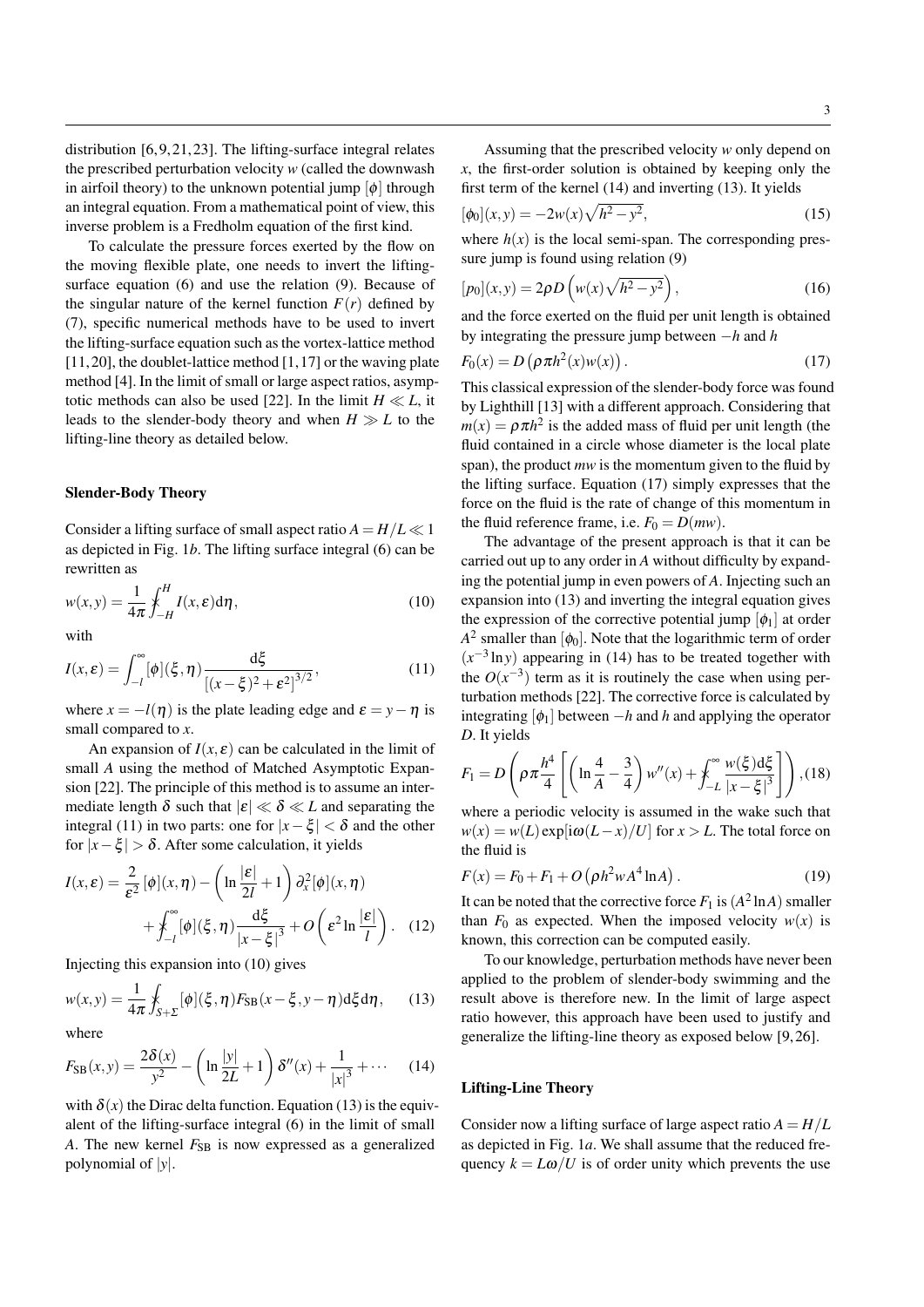of any quasi-steady approximation. Note that the Strouhal number based on the chord 2*L* is  $St = L\omega/(\pi U) = k/\pi$  and therefore  $k \approx 1$  corresponds to  $St \approx 0.3$ , close to the values observed in animal locomotion.

Following the procedure used in the slender-body theory but inverting *x* and *y*, the lifting-surface integral reduces to

$$
w(x,y) = \frac{1}{4\pi} \oint_{S+\Sigma} [\phi](\xi,\eta) F_{\text{LL}}(x-\xi,y-\eta) \, \text{d}\xi \, \text{d}\eta, \tag{20}
$$

where the kernel in the limit of large *A* is

$$
F_{\text{LL}}(x,y) = \frac{2\delta(y)}{x^2} - \left(\ln\frac{|x|}{2H} + 1\right)\delta''(y) + \frac{1}{|y|^3} + \cdots \quad (21)
$$

Keeping only the first-order term in (21) and integrating by parts (20) yields the classical two-dimensional integral equation

$$
w(x, y) = \int_{-l(y)}^{\infty} \frac{\gamma_y(\xi, y) d\xi}{2\pi(\xi - x)},
$$
\n(22)

where the integrand expresses the azimuthal velocity induced in *x* by a point-vortex of circulation  $\gamma$ <sup>*ν*</sup> dξ located in ξ. Note that the boundary terms disappear from the integration by parts because they are infinite at the leading edge and vanishing as  $x \rightarrow \infty$  (this is a particular property of the finitepart integrals [15]). Here the finite-part integral reduces to the Cauchy principal value (noted with a bar on the integral sign). The integral equation (22) is two-dimensional in the sense that, for each value of *y*, it can be treated independently as a local two-dimensional problem.

The inverse problem (22) is a classical problem of unsteady airfoil theory [2, 12, 26]. Its solution in terms of the pressure jump is found by inverting (22) and using the relations (8, 9)

$$
[p_{2D}](x,y) = \frac{2\rho U}{\pi l} \sqrt{\frac{l-x}{l+x}} \int_{-l(y)}^{l(y)} \Lambda(x,\xi) w(\xi,y) d\xi, \qquad (23)
$$

where  $x = \pm l(y)$  correspond to the leading and trailing edges of the lifting surface,

$$
\Lambda(x,\xi) = \sqrt{\frac{l+\xi}{l-\xi}} \left[ C\left(\frac{kl}{L}\right) - 1 + \frac{l}{\xi - x} \right] + \frac{ik}{2} \ln \left( \frac{l^2 - x\xi + \sqrt{l^2 - \xi^2} \sqrt{l^2 - x^2}}{l^2 - x\xi - \sqrt{l^2 - \xi^2} \sqrt{l^2 - x^2}} \right), (24)
$$

and  $C(k)$  is the Theodorsen function [19]

$$
C(k) = \frac{H_1^{(2)}(k)}{H_1^{(2)}(k) + iH_0^{(2)}(k)},
$$
\n(25)

with  $H_n^{(2)}$  the Hankel function of the second kind. Examining the kernel given in (21), the two-dimensional pressure jump (23) appears to be valid up to a  $O(A^{-2} \ln A)$  corrective term. It is out of the scope of the present paper to calculate this correction in details but the readers have to bear in mind that its order is strongly dependent on the hypothesis made.

One important point is that the kernel (21) is not pertinent in general because *x* cannot be considered small compared to *H* in the far wake. It can be shown [9] that, for small frequencies (i.e.  $k \ll 1$ ), the two-dimensional approach (23) is valid up to a correction of order  $A^{-1}$  like in steady liftingline theory. If the reduced frequency *k* is of order unity or higher as it is the case in animal locomotion in general, the potential jump in the wake is a fast oscillating function with a period  $\lambda = o(H)$ . Thus, under this particular hypothesis, the far wake do not contribute to the integral (20) and the kernel given by (21) is relevant.

The other limitation of the present asymptotic approach is that the angle between the leading edge and the *Oy*-axis must remain small everywhere (at most  $O(A^{-1})$ ). This is because the leading edge  $x = -l(y)$  have to be a function varying on the typical length of order *H* in order to avoid boundary terms when integrating by parts (20). This restricts the analysis to surfaces with cusped tips as discussed by Van Dyke [21] in the steady case. For rounded tips (semielliptical wings for instance) or if the leading-edge is inclined to the flow, the two-dimensional theory is valid up to a  $O(A^{-1} \ln A)$  term as proved by Guermond and Sellier [9]. Note that, in the particular case of a rectangular lifting surface, the problem can be simplified by taking its Fourier transform along  $x$  as it has been shown in [7,8].

#### **Discussion**

In this paper, potential flow models derived from unsteady airfoil theory have been presented with an unified approach in the context of aquatic and aerial locomotion. It has been shown that, in the general case, the lifting-surface equation applies whose inherently singular nature imposes specific numerical methods to be inverted. However, the lifting-surface equation can be simplified in two asymptotic cases: in the limit of a lifting surface of small aspect ratio, it leads to the slender-body theory while in the large aspect ratio limit, a two-dimensional or lifting-line theory is appropriate.

For the sake of simplicity, the lifting-surface theory has been presented in the linear limit, i.e. for small displacements and deformations of the plate. Equation (3) being valid for large displacements when the surface of integration is taken on the moving surface, the present formulation could be generalized to arbitrarily large displacements using the same steps. In the slender-body and two-dimensional limits, this large-amplitude theory have been developed by Lighthill [14] and Wu [25] respectively.

We have demonstrated that the slender-body and the twodimensional theories are valid up to an order  $(A^2 \ln A)$  and  $(A^{-2} \ln A)$  respectively, where *A* is the aspect ratio of the lifting surface. In the two-dimensional case, this scaling is valid only for surfaces with cusped tips and a leading edge almost perpendicular to the flow. For curved or swept surfaces or